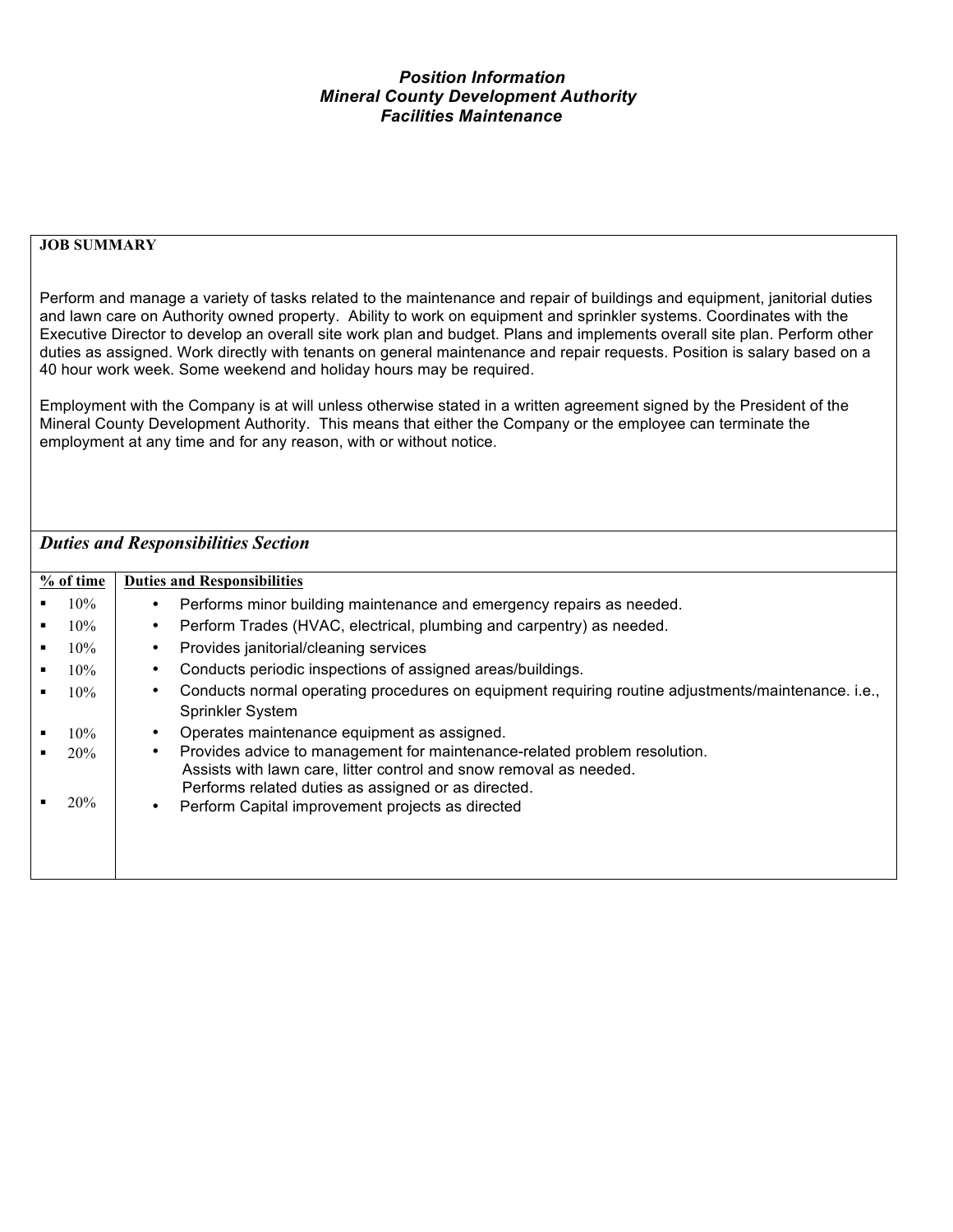# *Requirements Section*

#### **Education**

• High School Diploma and 8 years experience; or any equivalent combination of experience and training which provides the required knowledge, skills and abilities.

### **Experience**

• 8 Years Experience in building trades, facilities maintenance, mechanical contracting.

### **License or certification(s)**

- WV-certified plumber
- WV- Contractor License

## *Knowledge and Ability Section*

*List essential items that an incumbent will need in the position.* 

- Ability to operate a personal computer<br>• Ability to read and write
- Ability to read and write
- Ability to hear and interpret sounds in work areas, and verbal instructions<br>• Ability to check and reset fire detection equipment
- Ability to check and reset fire detection equipment<br>• Ability to safely operate a forklift and other machine
- Ability to safely operate a forklift and other machinery
- Ability to organize and plan

## *Supervision Section*

The position is responsible for supervising the following positions:

| <b>Position</b>                                 | <b>Comments</b> |
|-------------------------------------------------|-----------------|
|                                                 |                 |
| Possible future short term labor hires          |                 |
| Trades Specialists hired for specific projects. |                 |
|                                                 |                 |
|                                                 |                 |

## *Physical demand Section*

| <b>Physical Effort</b>                                                                   | <b>How Often</b> |
|------------------------------------------------------------------------------------------|------------------|
| Climb heights over 12 feet                                                               | Daily            |
| Work in inclement weather                                                                | Daily            |
| Lift and carry heavy (possibly over 100 lbs.) or awkward objects.                        | Bi-monthly       |
| Work in confined spaces, stoop, bend, and craw or walk over rough and slippery surfaces. | Daily            |